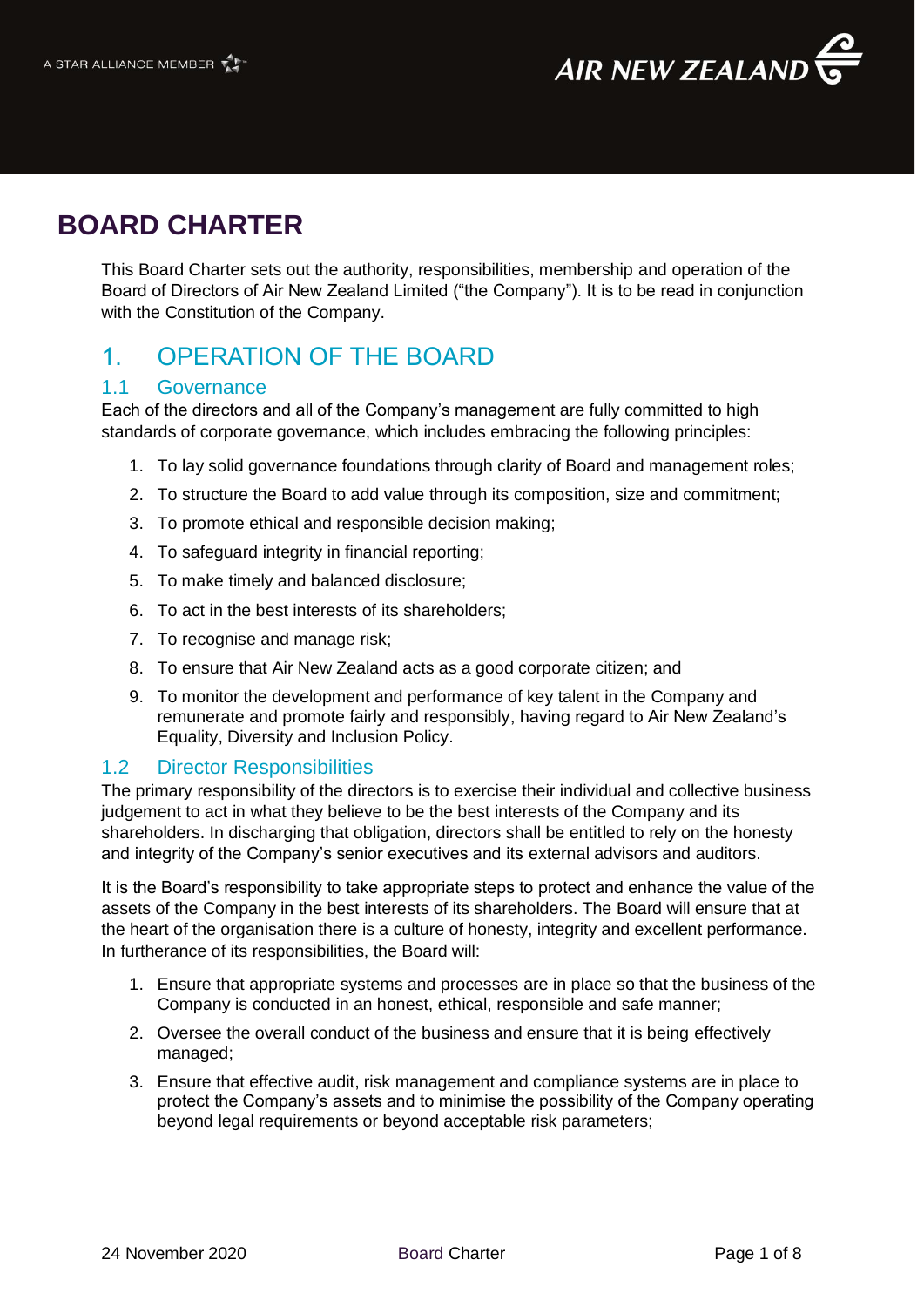- 4. Be actively engaged in directing and approving the strategic planning of the Company and monitoring management's implementation of the strategies having regard to the continued ability of the Company to respond to change;
- 5. Analyse and review material acquisitions, divestments and capital expenditure;
- 6. Set delegated authority levels for the Chief Executive Officer;
- 7. Review and approve the corporate plan, financial and dividend policies and the operating budget, and monitor financial performance and integrity of reporting;
- 8. Appoint, and if necessary, remove the Chief Executive Officer and oversee succession plans for the senior executive team;
- 9. Act in such a way that Board meetings and discussion promote focused debate within a supportive team atmosphere;
- 10. Ensure effective and timely reporting to shareholders; and
- 11. Safeguard and enhance the image and reputation of the Company.

### 1.3 Board and Committee Meetings

The Board will meet, in person or by teleconference, at least nine times a year and otherwise as necessary to deal with any urgent matters. The Constitution governs the regulation of meetings and proceedings of the Board. A schedule of locations of the regular meetings will be provided to the directors at the beginning of each year. Directors should spend the time necessary and meet as frequently as necessary to properly discharge their responsibilities.

To enable appropriate review of Board materials, directors will be sent materials in advance of the Board meetings in either paper form or electronically. The content, presentation and delivery of papers to directors for each meeting will be in accordance with guidelines agreed by the Board.

The Chairman, Chief Executive Officer or committee chairpersons may from time to time invite employees and advisors to attend Board or Committee meetings whenever deemed appropriate.

Proceedings of all meetings are minuted. Minutes are circulated to directors and, when approved by the Board, signed by the Chairman.

Meeting procedures for committees will be governed by the respective Board approved charters.

### 1.4 Agenda Items

The General Counsel and Company Secretary in conjunction with the Chief Executive Officer and Chairman will establish the agenda for each Board meeting. Standing items will include the Chief Executive Officer's report, financial reports, health & safety reporting, disclosure compliance and notification of changes in directors' relevant interests. Each director is free to raise at any Board meeting subjects that are not on the agenda for that meeting.

### 1.5 Company Secretary

The General Counsel & Company Secretary will be secretary to the Board.

All directors shall have access to the General Counsel & Company Secretary.

### 1.6 Director Compensation and Reimbursement

Total directors' remuneration, to be paid in the form of directors' fees, is subject to shareholder approval. Fees up to the approved level may be allocated by the Board to its members as it considers fair and appropriate, to reflect responsibilities, workload, or other relevant factors.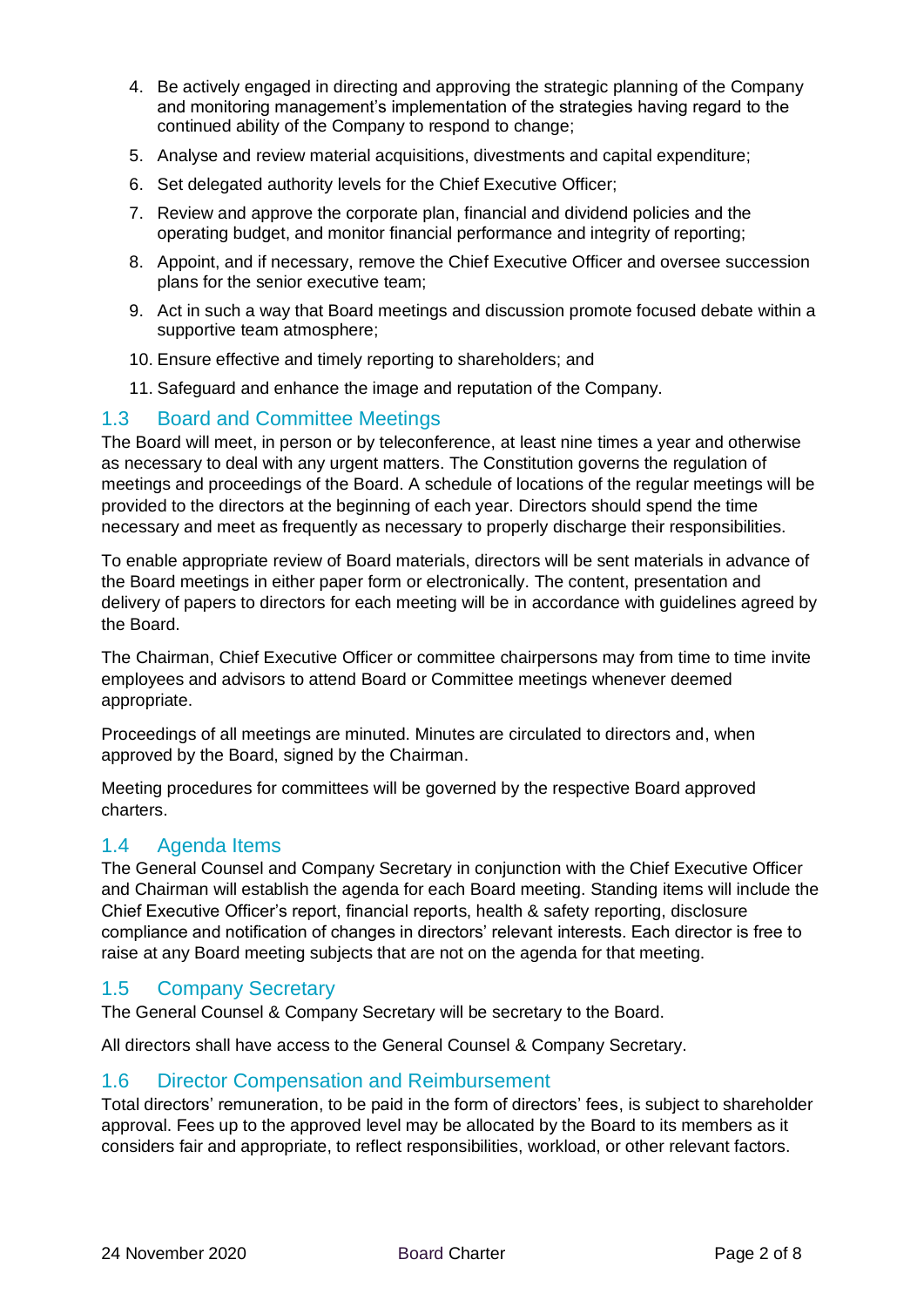The Board may also approve cash or non-cash allowances and benefits to directors where it is satisfied as to the fairness to the company of such allowances or benefits.

The Company will meet the cost of:

- Director's travel directly associated with their attendance at Board and committee meetings, Board trips and Board business;
- Any costs associated with a director's attendance at functions where the director is representing the Company;
- Any travel costs directly associated with a director's spouse or partner's attendance at functions where their attendance is considered appropriate; and
- Any costs directly associated with the director's performance of their role.

#### 1.7 Director Orientation and Education

The Board will ensure that all new directors are appropriately introduced to senior managers and the business of the Company. All such directors will receive full disclosure and compliance packs including relevant Company policies, its Constitution and this Charter.

It is expected that all directors will continuously educate themselves to ensure that they may appropriately and effectively perform their duties. The Company will cover the cost of director's training where approved by the Chairman. In addition, visits to specific Company operations, when appropriate, and briefings from key executives and industry experts will be arranged.

### 1.8 Chief Executive Officer Evaluation

The Board will conduct an annual review of the Chief Executive Officer's performance to ensure that he or she is providing the best leadership for the Company in the long and short-term.

### 1.9 Management Delegations

The Board delegates to the Chief Executive Officer responsibility for implementing the Board agreed strategy and for managing the day-to-day operations of the Company. The Chief Executive Officer is, in turn, expected to delegate some of those powers to management. The Board is responsible for monitoring those delegations.

Save for communications between the chairpersons of the Board committees and relevant senior executives as appropriate from time to time, all communications between the directors and employees should be arranged through the office of the Chief Executive Officer.

### 1.10 Independent Advice

A committee or individual director may, with the prior approval of the Chairman, engage professional advisers at the Company's expense to advise or assist them in carrying out their responsibilities.

### 1.11 Conflicts of Interest

The Board expects its members, both individually and collectively, to act ethically and in a manner consistent with the values of the business. Each director will minimise the possibility of any conflict of interest with the Company by restricting involvement in other businesses that would be likely to lead to a conflict of interest. Where conflicts of interest do arise, directors will excuse themselves from the relevant discussions and, in accordance with the listing rules of the stock exchanges on which the Company is listed, will not exercise their right to vote in respect of such matters.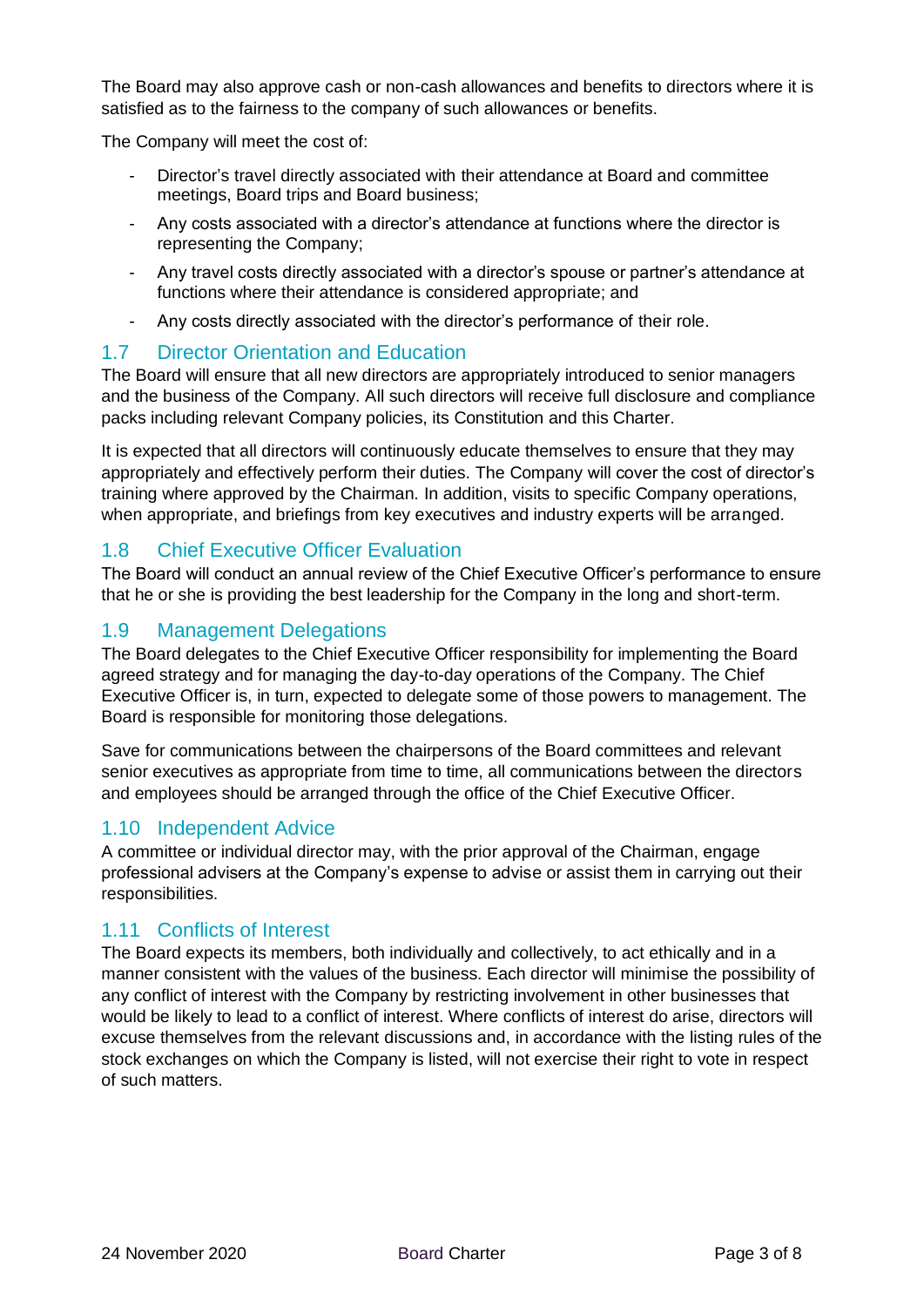## 2 BOARD STRUCTURE

## 2.1 Size of the Board

The Constitution prescribes that the Board shall comprise not more than eight and not less than five directors and, unless otherwise fixed by Special Resolution of Shareholders, the maximum is eight directors. The Board has discretion to fill any vacancies up to this maximum. At least three directors must be ordinarily resident in New Zealand and more than one half of the total number of directors if so appointed must be New Zealand citizens.

### 2.2 Selection of Directors

The Board is responsible for filling vacancies on the Board that may occur between annual meetings of shareholders and in so doing will have regard to candidates with appropriate skills, knowledge and experience who can exercise an independent and informed judgement on matters which come to the Board and who are free of any business or other relationship that may interfere with the exercise of that individual judgement. Any directors so appointed must retire at the next Annual Meeting, and may seek election by shareholders. Shareholders may also make nominations of directors. The Board will evaluate all candidates, and consider whether they would be Independent, and may recommend candidates to Shareholders.

### 2.3 Independence of Directors

A majority of the directors shall be independent as assessed by the Board, having regard to the factors described in the NZX Corporate Governance Code. The Board's expanded guidelines for determining the independence of a director are set out in Attachment A to this Charter.

Directors are required to bring forward to the Board all relevant information which may affect their independence. Loss or gain of independence by a director shall be disclosed to the market immediately.

### 2.4 Chairman

The roles of Chairman and Chief Executive Officer are separate.

The Chairman and Deputy Chairman are selected by the full Board. The Chairman must be approved by the majority shareholder.

The Chairman's role is to:

- Manage the Board effectively and provide effective leadership in formulating strategic direction;
- Foster a constructive governance culture and apply appropriate governance principles among directors and with management;
- Make sure the Board is well informed and effective and that the members, individually and as a group, have the opportunity to air differences, explore ideas and generate the collective views and wisdom necessary for the proper operation of the Board and the Company;
- Ensure there are processes and procedures in place to evaluate the performance of the Board, its committees and individual directors;
- Approve expenses incurred by Directors;<sup>1</sup>
- Ensure effective communication with shareholders;
- Act as a mentor or counsel for the Chief Executive Officer; and
- Act as the link between the Board and the Chief Executive Officer on a day-to-day basis.

<sup>&</sup>lt;sup>1</sup> The Chair of the Audit and Risk Committee will approve the Chairman's expenses.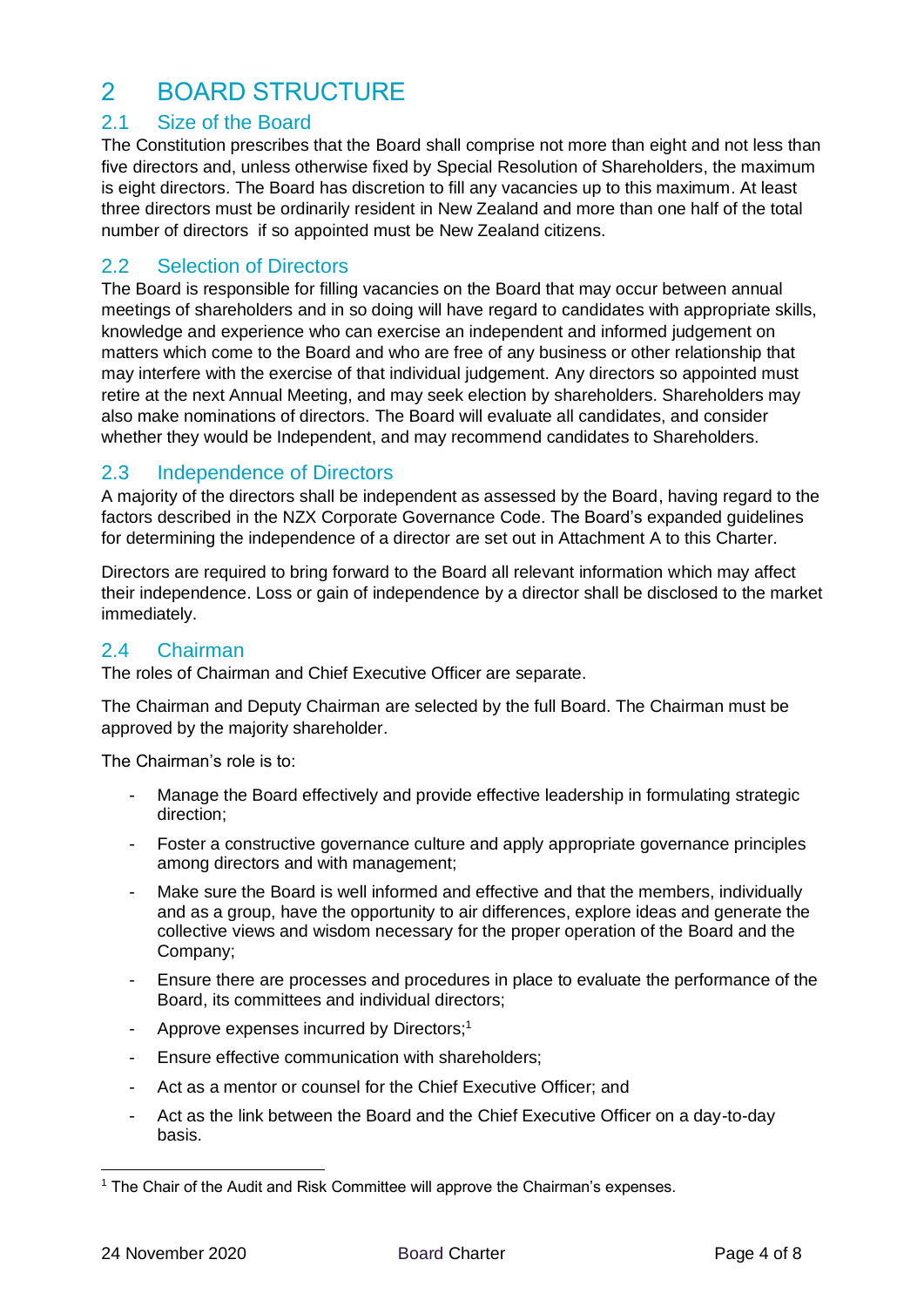The Chairman of the Board must be an independent director.

## 2.5 Retirement, Rotation and Resignation from the Board

The requirements and procedures governing the retirement, rotation and resignation of directors are prescribed in the Company's Constitution.

## 3 COMMITTEES

## 3.1 Board Committees

The Board has established various committees to handle particular analysis and work delegated by the Board. These committees are comprised of directors appointed by the Board and the chairpersons of such committees are appointed by the Board.

The four standing committees are the Audit and Risk Committee, the Health Safety and Security Committee, the Funding Committee and the People Remuneration and Diversity Committee. From time to time, the Board may also establish ad hoc or special purpose committees to examine, or have the delegated authority to deal with, specific issues on behalf of the Board.

### Nomination Committee

The Board may form a nomination and appointment committee but appointment of directors will normally be directed by the full Board obviating the need for a Nomination Committee.

## 3.2 Standing Committees

Each committee shall have a Board approved charter defining its purpose, role and responsibilities as well as the committee's membership, operations and reporting requirements, and engagement with management. Where appropriate, the committees will make recommendations to the full Board. Committees are not to take action or make decisions on behalf of the Board unless specifically mandated by prior Board authority to do so.

## 3.3 Review of Committees

The Committees shall undertake regular reviews of their objectives and activities.

The objectives and activities of the Committees shall also be reviewed by the Board, in consultation with relevant senior managers and any other parties as the Board deems appropriate.

## 4 OTHER BOARD MATTERS

## 4.1 Trading in Air New Zealand Securities

The Board believes it is appropriate for non-executive directors to own shares in the Company to show their support and commitment. It is expected that directors will own an amount of shares equivalent to at least 50% of the annual base director fees. Directors are expected to reach this level of share ownership (either directly or through an associated entity) within a three year period of their appointment.

Directors are subject to limitations on their ability to buy and sell Air New Zealand securities by the Company's Securities Trading Policy, stock exchange listing rules and the Financial Markets Conduct Act 2013. Consent is required prior to any trading, in accordance with the Securities Trading Policy. All changes in directors' security holdings must be disclosed to NZX and the company, and will be reported to the Board.

### 4.2 Board interaction with Institutional Investors, Analysts, Media, Customers and Members of the Public

Unless otherwise directed by the Chief Executive Officer or the Chairman, communications on behalf of the Company with the media, analysts, brokers and investors must be made only by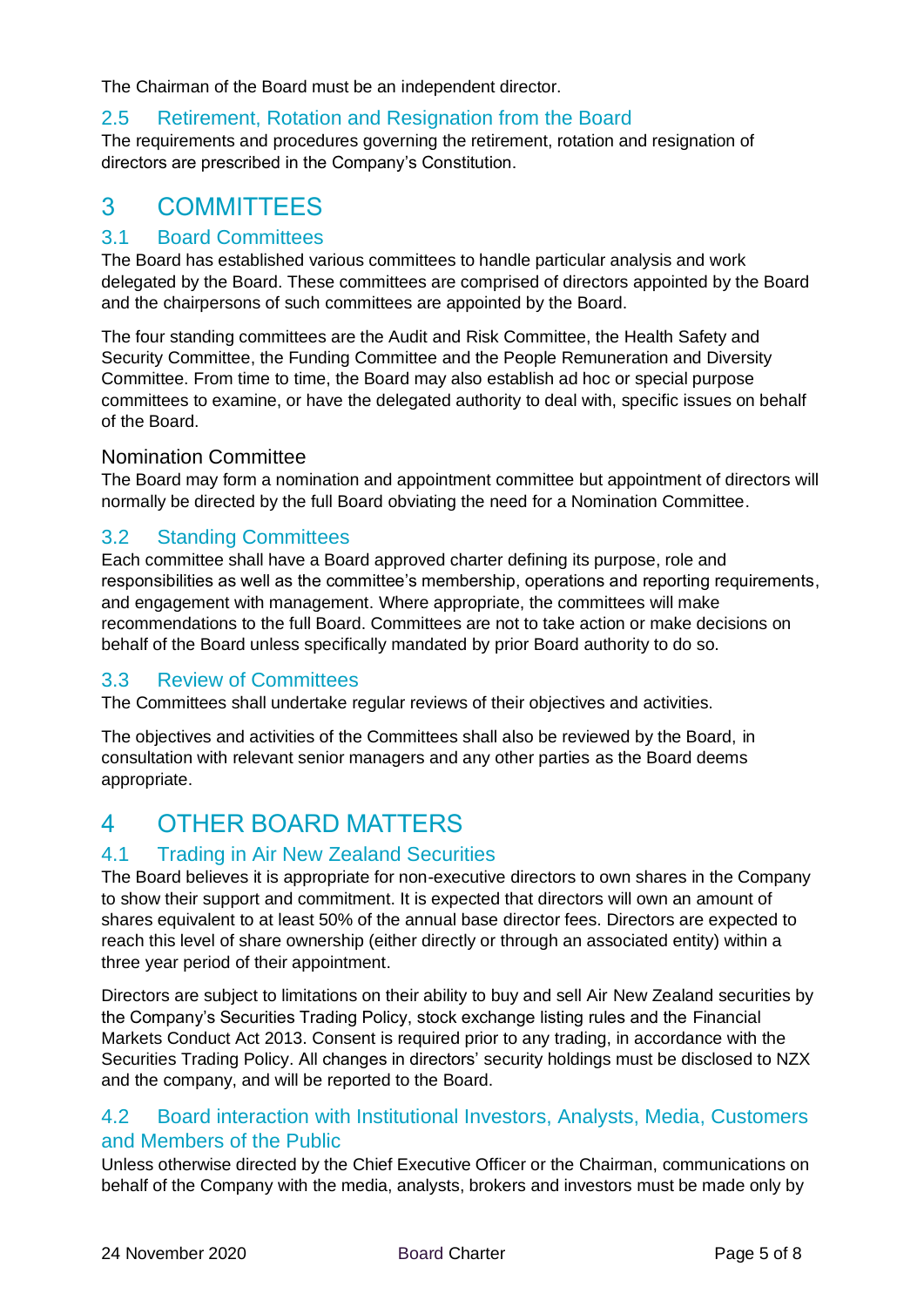specifically designated representatives of the Company in accordance with the Company's Media Communications Policy. Only the Chairman should speak on behalf of the Company on governance issues and strategic direction. The Chief Executive Officer is authorised to speak on all aspects of the Company other than governance. If any other director receives any enquiry relating to the Company, he or she should decline to comment and ask the enquirer to call the Chairman or the Chief Executive Officer.

## 4.3 Board Independence from Management

The Board will meet regularly without management present, for open discussion on any Company issue.

## 4.4 Performance Evaluation of the Board

The Board will conduct regular performance reviews of the Board as a whole. These may include the collation of views of individual directors and the senior management team on Board process, efficiency and effectiveness.

### 4.5 Review of Charter

The Board will review this Charter periodically as required to ensure it remains consistent with the Board's objectives and responsibilities.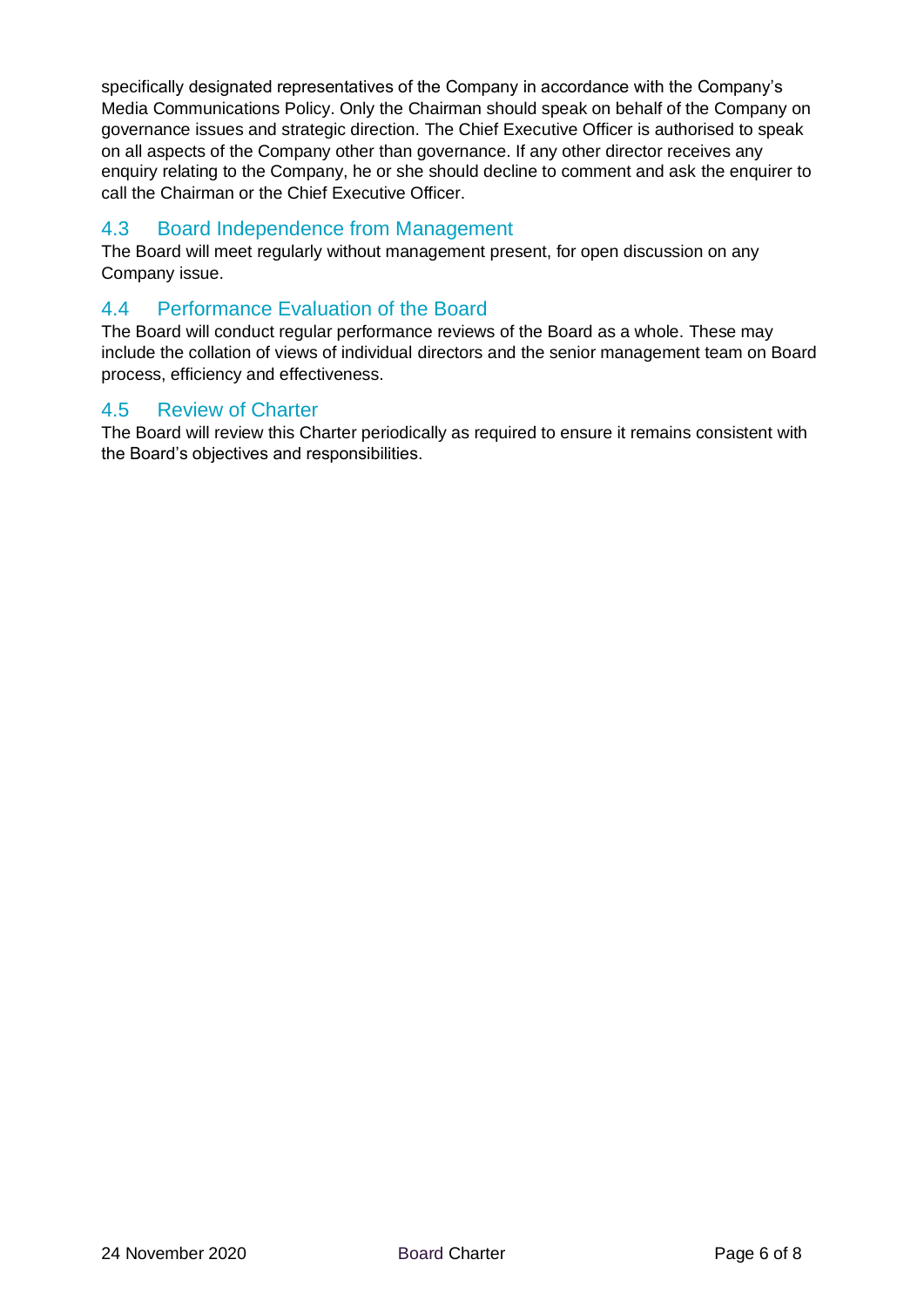## ATTACHMENT A:

## INDEPENDENCE OF DIRECTORS

An independent director is one whom the Board affirmatively determines has no material relationship with the Company (either directly or as a partner, substantial security holder or officer of an organisation that has a relationship with the Company) that could reasonably influence their judgement and decision-making as a director.

In determining independence, the Board endorses the following view of the Financial Markets Authority:

It is recognised that Board effectiveness is not always enhanced by directors' formal independence if this is given too much weight in contrast to the independence of mind, and the skills, knowledge, experience, and time that a director can contribute to the entity. Independent representation is an important contributor to Board effectiveness, but only when considered along with the other attributes sought in a non-executive director.

## ASSESSMENT OF INDEPENDENCE

The Board of directors has adopted the following guidelines to assist in the determination of each director's independence. If any of the factors cannot be affirmed, the Board retains discretion to determine that a director's circumstances can still support a determination that they are independent. The reasons for such a determination and any Board agreed materiality thresholds must be disclosed in the Company's Annual Report. For the purposes of determining "independence", any reference below to "Company" includes a director's relationship with any subsidiary company of the Company.

## A director will be presumed to be independent if the director:

- 1. Is not currently, and has not been within the last three years, employed as an executive of the Company or any of its subsidiaries, and there has been a period of at least three years between ceasing any such employment and serving on the Board., and
- 2. Has not, during the last three years, been a principal of a present or former auditor of the Company or any other material professional adviser or consultant to the Company or any of its subsidiaries, or an employee materially associated with the service provided; and
- 3. Has not, during the last three years, had a material business relationship with the Company or any of its subsidiaries, including but not limited to
	- a. being a director, executive officer or an employee of a company that made payments to, or received payments from, the Company for property or services in any of the last three years in an amount which, in any single fiscal year, exceeds the greater of \$1 million, or 2% of such other company's consolidated gross revenues; and
	- b. being an executive officer of a foundation, University or non-profit trust or other charitable organisation, for which the Company and its respective trusts or foundations, account or accounted for more than 2% or \$1 million, whichever is greater, of such charitable organisation's consolidated gross revenues, in any of the last three years; and
	- c. being a director, executive officer or general partner of an entity that has received an investment from the Company or any of its subsidiaries, unless such investment is less than \$1 million or 2% of such entity's total invested capital, whichever is greater, in any of the last three years; and